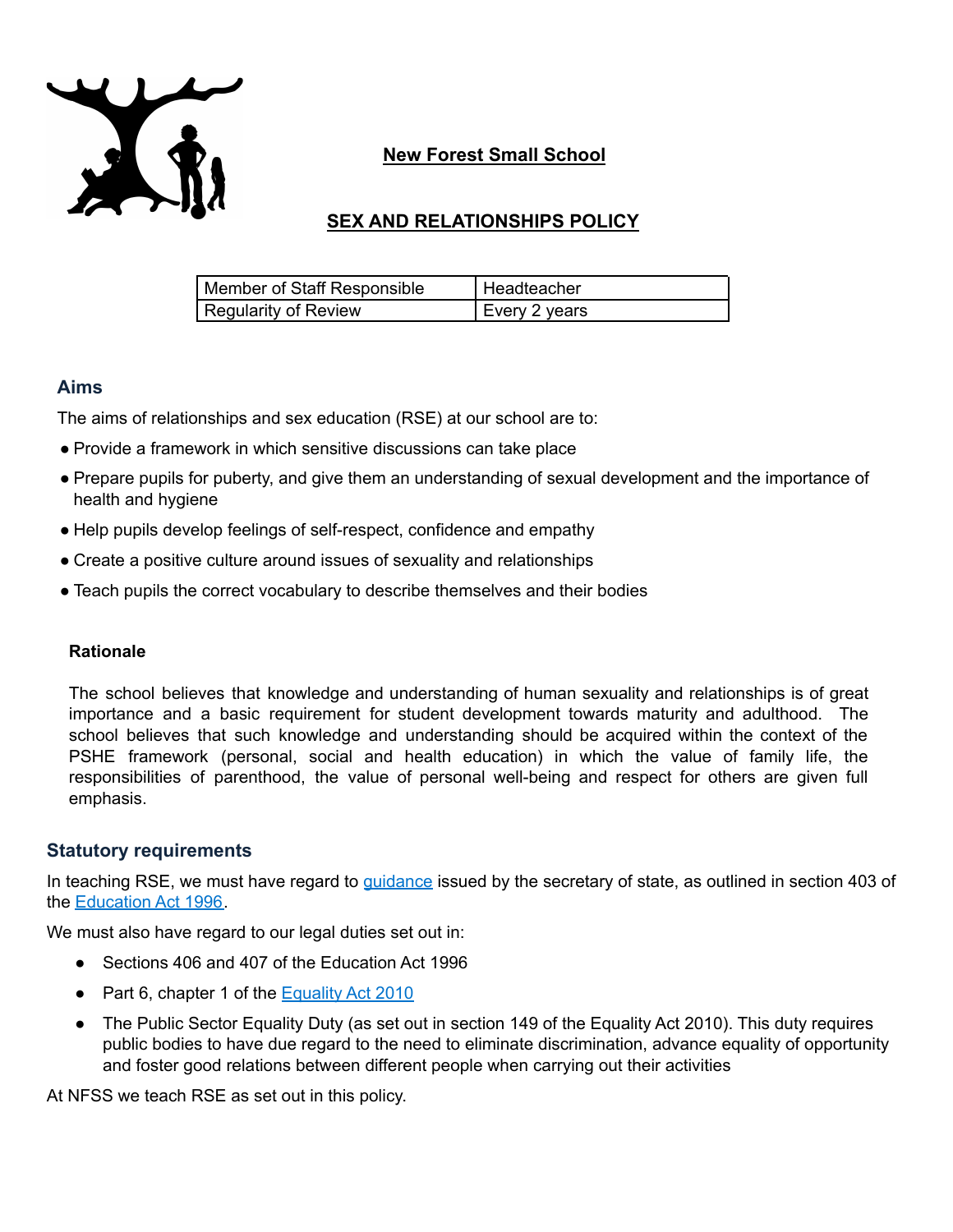## **Policy development**

This policy has been developed in consultation with staff, pupils and parents. The consultation and policy development process involved the following steps:

- 1. Review a member of staff or working group pulled together all relevant information including relevant national and local guidance
- 2. Staff consultation all school staff were given the opportunity to look at the policy and make recommendations
- 3. Parent/stakeholder consultation parents and any interested parties were invited to attend a meeting about the policy
- 4. Pupil consultation we investigated what exactly pupils want from their RSE
- 5. Ratification once amendments were made, the policy was shared with governors and ratified

### **Definition**

RSE is about the emotional, social and cultural development of pupils, and involves learning about relationships, sexual health, sexuality, healthy lifestyles, diversity and personal identity.

RSE involves a combination of sharing information, and exploring issues and values.

RSE is not about the promotion of sexual activity.

#### **Curriculum**

Our RSE curriculum is set out as per below, but we may need to adapt it as and when necessary.

We have developed the curriculum in consultation with parents, pupils and staff, and taking into account the age, developmental stage, needs and feelings of our pupils. If pupils ask questions outside the scope of this policy, teachers will respond in an appropriate manner so that pupils are fully informed and don't seek answers online.

#### **Delivery of RSE**

RSE is taught within the personal, social, health and economic (PSHE) education curriculum. Biological aspects of RSE are taught within the science curriculum, and other aspects are included in religious education (RE).

#### **Procedure and Practice**

- Sex and Relationships Education shall be available to every student throughout their time at school, in a form appropriate to the student age and level of maturity
- Sex and Relationships Education should be delivered to student in appropriate groupings
- The curriculum should be co-ordinated to ensure a balanced, sensitive and progressive programme of Sex and Relationships Education
- The Sex and Relationships Education curriculum should make full use of resource materials, visual presentation, literature and outside speakers. On occasions when an outside speaker is used, a member of the teaching staff should be present throughout the lesson to ensure that contributions are consistent with the school policy
- The main vehicles for the teaching of Sex and Relationships Education will be the PSHE classes, supported by other areas of the curriculum as appropriate, in particular Science (for factual biological aspects of sexual function), and Psychology
- Lessons will encompass sexual function and behaviour as one of several equally important aspects of individual development such as self-awareness, personal hygiene and health, confidence & satisfaction & consent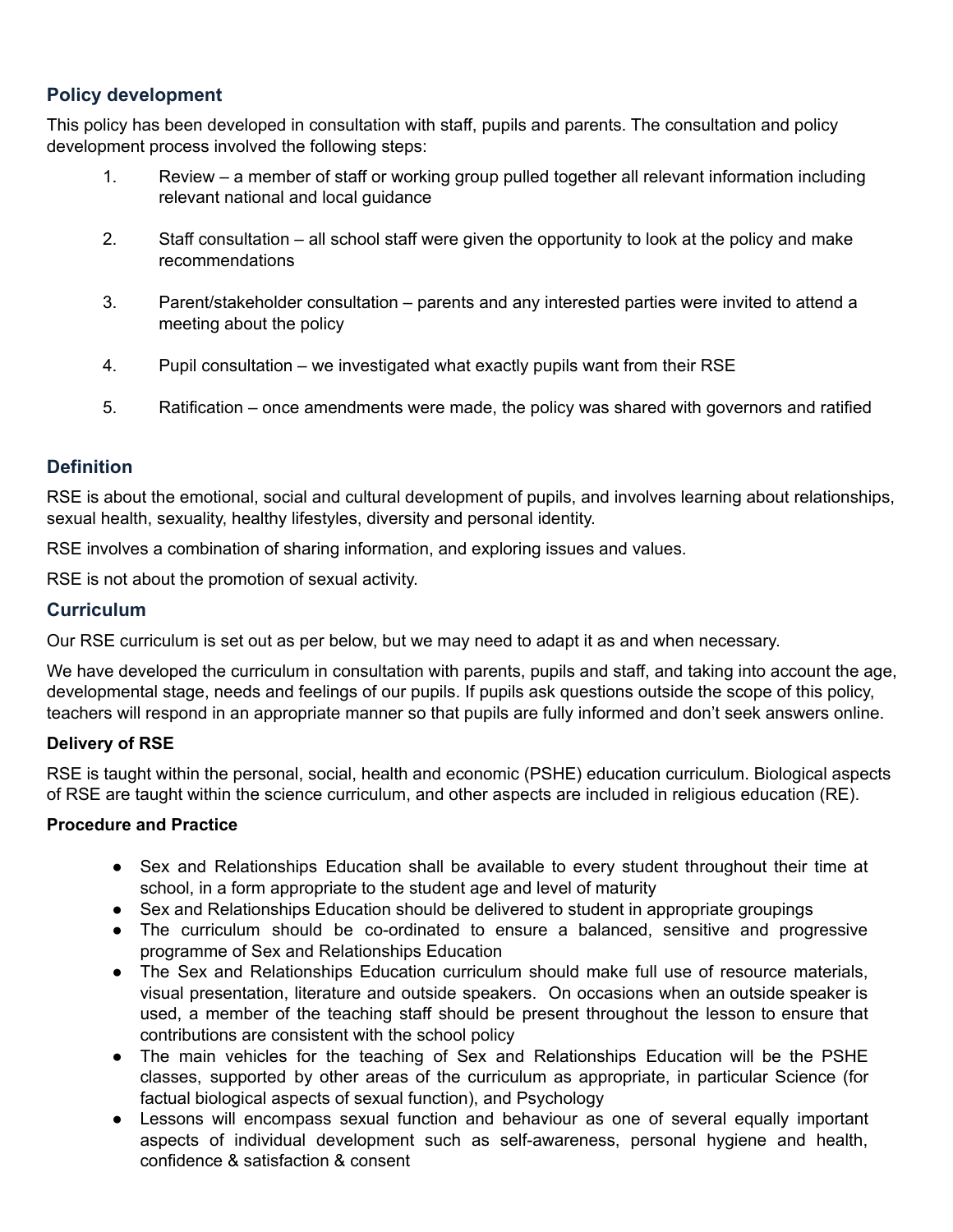- Sex and Relationships Education provides factual information together with the emotional aspects of sexual health, in order to prepare students for their adult life. In particular the Sex and Relationships Education curriculum will include:
	- Learning the importance of consent
	- Learning the value of respect, love and care
	- Exploring, considering and understanding all kinds of relationships & sexual behaviours
	- Challenging myths, misconceptions, and false assumptions about normal behaviour

#### **Personal and Social Skills**

- Learning to manage emotions and relationships confidently and sensitively
- Developing self-respect and empathy for others
- Learning to make choices with an absence of prejudice
- Developing an appreciation of the consequences of choices made
- Managing conflict
- Introducing students to the skills required to be able to avoid inappropriate pressures or advances

#### **Knowledge and Understanding**

- Learning and understanding physical development at appropriate stages
- Understanding human sexuality, reproduction, sexual health, emotions and relationships
- Learning about contraception and the range of local and national sexual health advice, contraception and support services
- Learning the value of delaying sexual activity and the benefits to be gained from such delay
- The avoidance of unplanned pregnancy

This is part of the school's statutory delivery of PSHE and will be delivered through the following subjects: Psychology, Science sessions and occasional outside speakers.

Relationships education focuses on teaching the fundamental building blocks and characteristics of positive relationships including:

- Families and people who care for me
- Caring friendships
- Respectful relationships
- Online relationships
- Being safe

RSE focuses on giving young people the information they need to help them develop healthy, nurturing relationships of all kinds including:

- Families
- Respectful relationships, including friendships
- Online and media
- Being safe
- Intimate and sexual relationships, including sexual health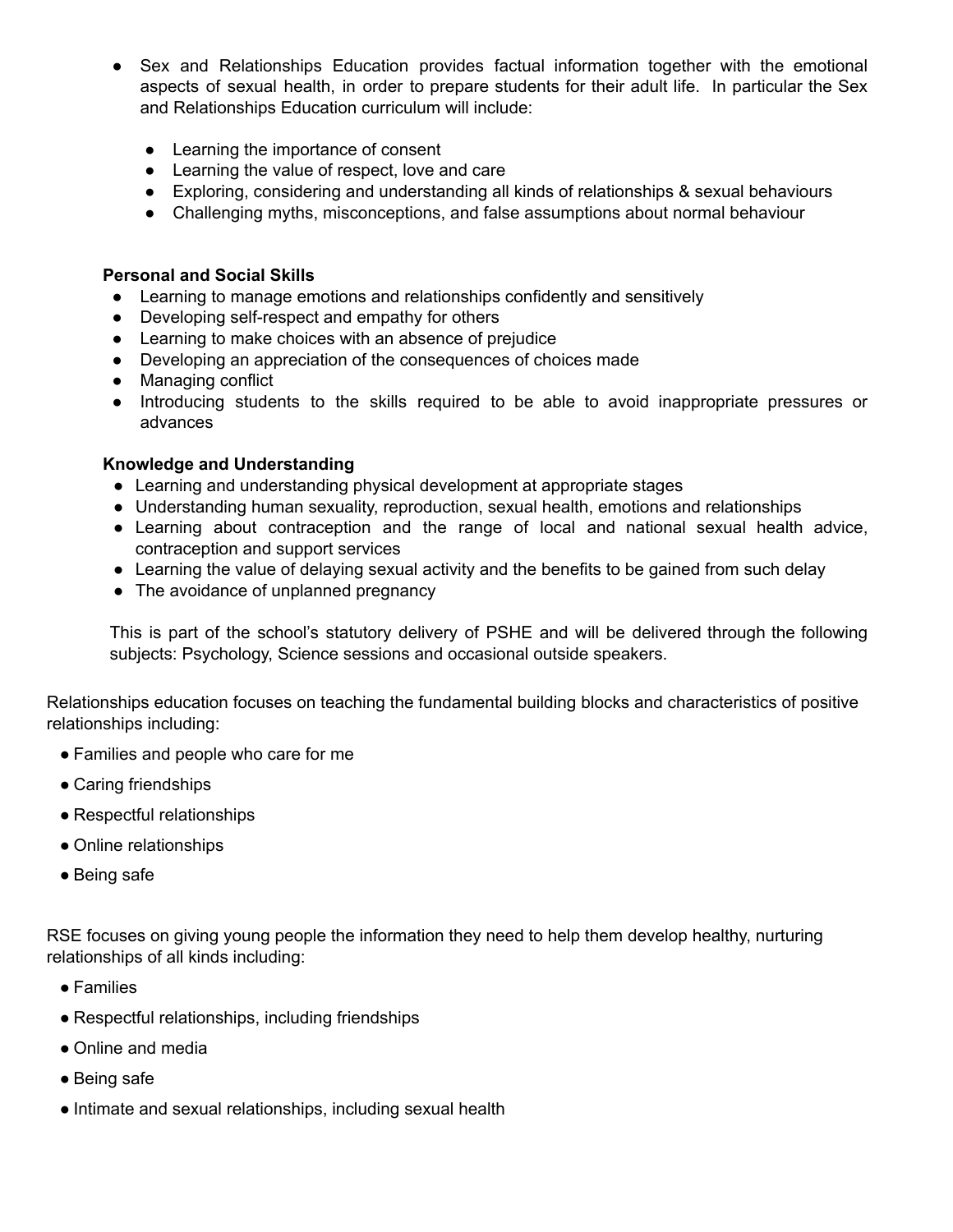These areas of learning are taught within the context of family life, taking care to make sure that there is no stigmatisation of children based on their home circumstances (families can include single parent families, LGBT parents, families headed by grandparents, adoptive parents and foster parents/carers, amongst other structures), along with reflecting sensitively that some children may have a different structure of support around them (for example, looked-after children or young carers).

We will also be mindful of the law and legal requirements, taking care not to condone or encourage illegal political activity, such as violent action against people, criminal damage to property, hate crime, terrorism or the illegal use of drugs.

### **Inclusivity**

We will teach about these topics in a manner that:

- Considers how a diverse range of pupils will relate to them
- Is sensitive to all pupils' experiences
- During lessons, makes pupils feel:
	- o Safe and supported
	- o Able to engage with the key messages

#### We will also:

- Make sure that pupils learn about these topics in an environment that's appropriate for them, for example in:
	- o A whole-class setting
	- o Small groups or targeted sessions
	- o 1-to-1 discussions
	- o Digital formats
- Give careful consideration to the level of differentiation needed

#### **Use of resources**

We **will** consider whether any resources we plan to use:

- o Are aligned with the teaching requirements set out in the statutory RSE guidance
- o Would support pupils in applying their knowledge in different contexts and settings
- o Are age-appropriate, given the age, developmental stage and background of our pupils
- o Are evidence-based and contain robust facts and statistics
- o Fit into our curriculum plan
- o Are from credible sources
- o Are compatible with effective teaching approaches
- o Are sensitive to pupils' experiences and won't provoke distress

### **Use of external organisations and materials**

We will make sure that an agency and any materials used are appropriate and in line with our legal duties around political impartiality.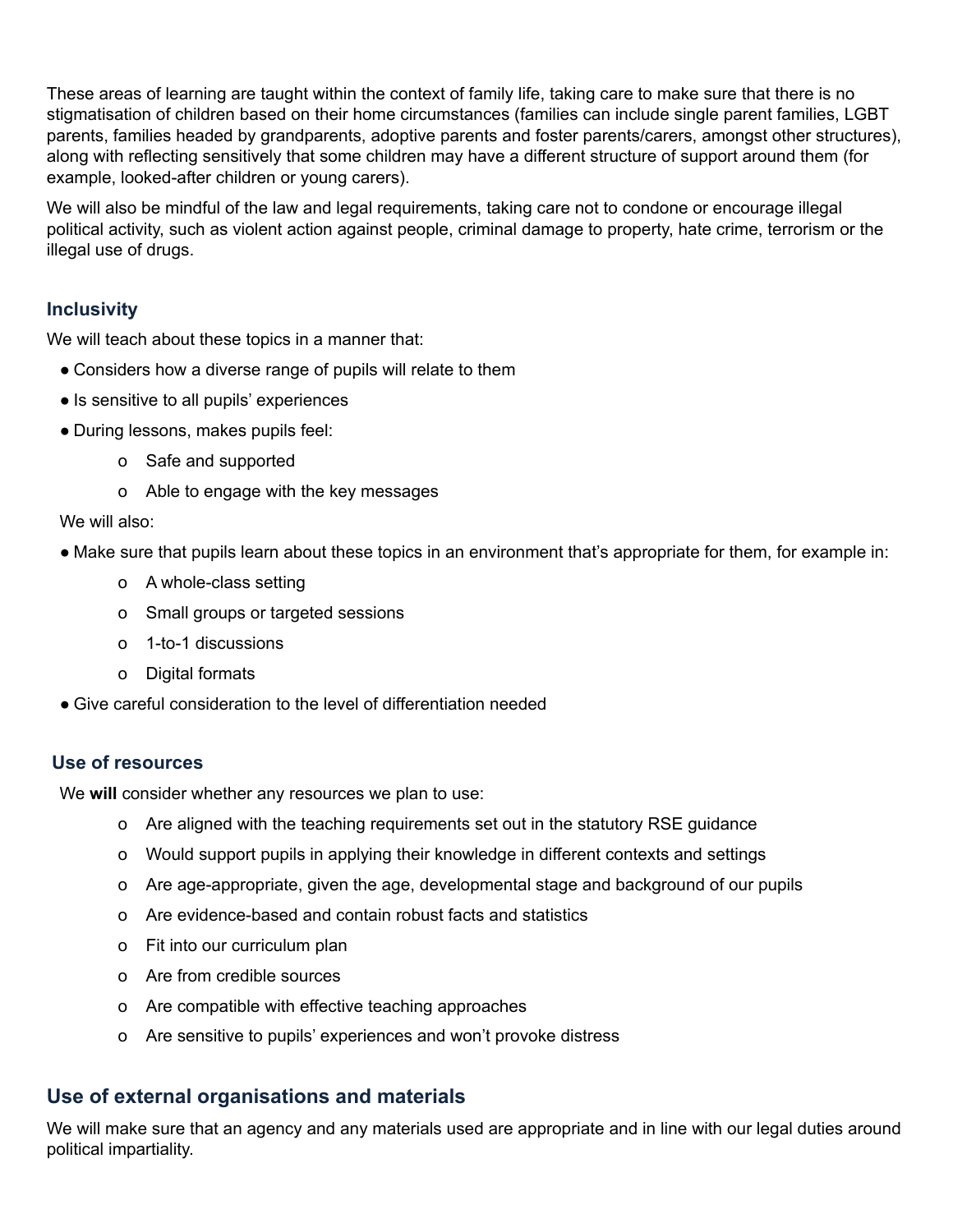The school remains responsible for what is said to pupils. This includes making sure that any speakers, tools and resources used don't undermine the fundamental British values of democracy, the rule of law, individual liberty, and mutual respect and tolerance of those with different faiths and beliefs.

We **will**:

- Make appropriate checks and engage with external agencies to make sure that their approach to teaching about RSE is balanced, and it and the resources they intend to use:
	- o Are age-appropriate
	- o Are in line with pupils' developmental stage
	- o Comply with:
		- This policy
		- The Teachers' [Standards](https://www.gov.uk/government/publications/teachers-standards)
		- **The [Equality](https://www.legislation.gov.uk/ukpga/2010/15/contents) Act 2010**
		- **The [Human](https://www.legislation.gov.uk/ukpga/1998/42/contents) Rights Act 1998**
		- The [Education](https://www.legislation.gov.uk/ukpga/1996/56/contents) Act 1996
- Only work with external agencies where we have full confidence in the agency, its approach and the resources it uses
- Make sure that any speakers and resources meet the intended outcome of the relevant part of the curriculum
- Review any case study materials and look for feedback from other people the agency has worked with
- Be clear on:
	- o What they're going to say
	- o Their position on the issues to be discussed
- Ask to see in advance any materials that the agency may use
- Know the named individuals who will be there, and follow our usual safeguarding procedures for these people
- Conduct a basic online search and address anything that may be of concern to us, or to parents and carers
- Check the agency's protocol for taking pictures or using any personal data they might get from a session
- Remind teachers that they can say "no" or, in extreme cases, stop a session
- Make sure that the teacher is in the room during any sessions with external speakers
- We **won't**, under any circumstances:
- Work with external agencies that take or promote extreme political positions
- Use materials produced by such agencies, even if the material itself is not extreme

## **Roles and responsibilities**

## **The governing board**

The governing board will approve the RSE policy, and hold the headteacher to account for its implementation.

## **The headteacher**

The headteacher is responsible for ensuring that RSE is taught consistently across the school, and for managing requests to withdraw pupils from non statutory/non science components of RSE.